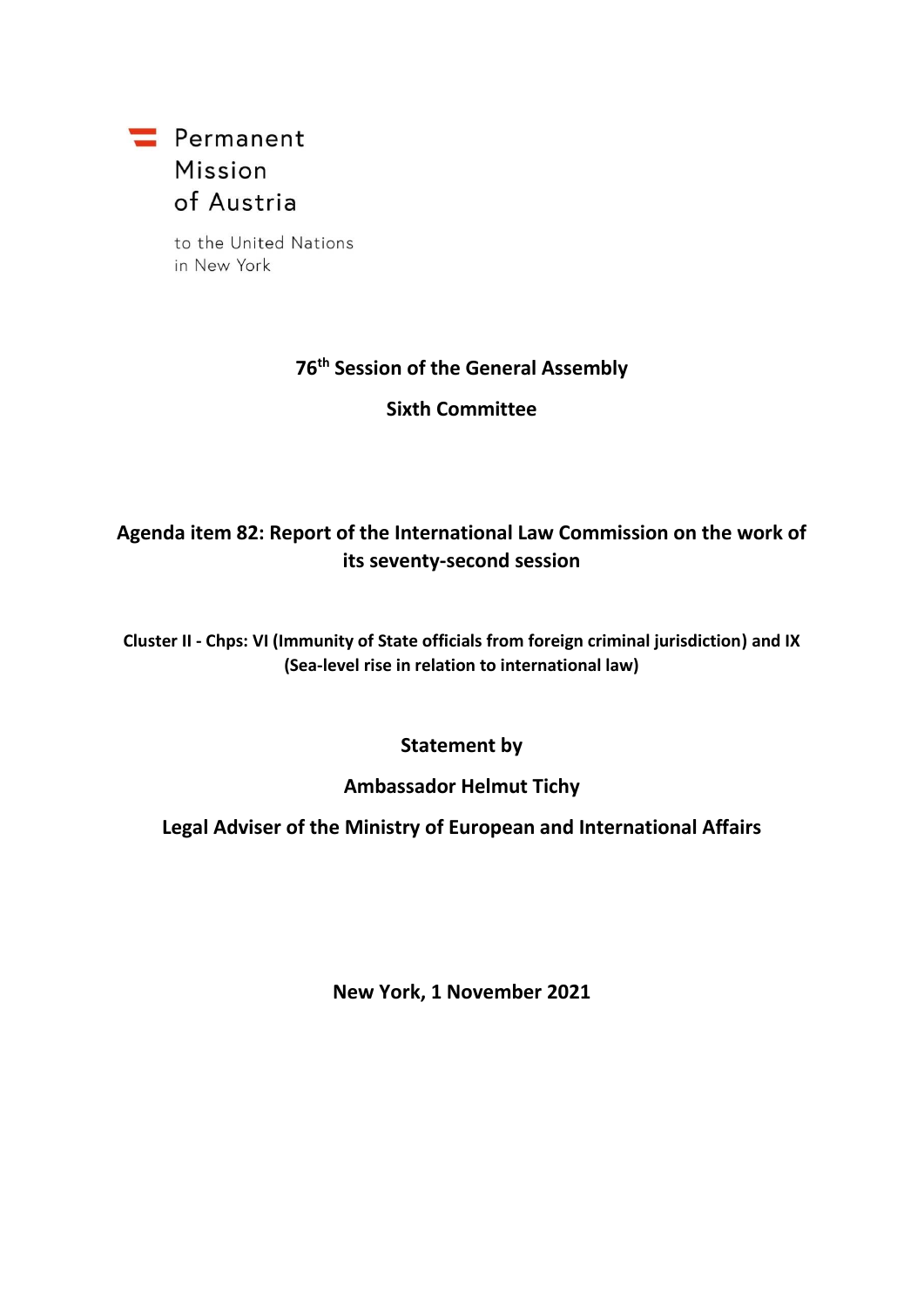### Chairperson,

Austria expresses its appreciation for the work of Special Rapporteur Concepción Escobar Hernández and for her eighth report on the topic **"Immunity of State officials from foreign criminal jurisdiction**". We also welcome that the Commission at its 72<sup>nd</sup> session was able to provisionally adopt six new draft articles and the commentaries thereto. However, my delegation notes that the delay in the deliberation of the draft articles as proposed by the Special Rapporteur already in 2019 has led to an unfortunate situation: while the Commission in this year's general debate considered the new questions examined by the Special Rapporteur in her recent report, the Drafting Committee was still discussing the issues that were debated by the Commission two years ago. We trust that this divide will be overcome to allow for an efficient work of the Commission. This intervention will first focus on the debate of the Special Rapporteur's eighth report as reflected in the Commission's report and then comment on the new draft articles provisionally adopted.

Since it is Austria's position that the Commission should continue to prepare draft articles and that they should lead to a convention, we support the proposed inclusion of a dispute settlement clause which is a necessary element completing the other procedural safeguards. However, regardless of the nature of the final outcome of the work of the Commission, we would prefer stronger, unequivocal language in such a provision. We therefore suggest that if differences between the forum state and the state of the official remain even after negotiations, draft article 17 should state that the dispute "shall" be referred to the International Court of Justice or to arbitration.

As regards draft article 17 paragraph 3 proposed by the Special Rapporteur, it is unclear why the forum state should only suspend the exercise of its jurisdiction if the dispute was referred to a judicial organ. It would be more appropriate to suspend the national proceedings already at the moment when the parties start their endeavour to solve the dispute through negotiations or any other means of international dispute settlement.

Lastly, it would be helpful if the draft articles provided more guidance on the deadlines for a rapid dispute settlement and the consequences of such proceedings for the individual concerned, *e.g.* on the permissibility and duration of investigative custody or other coercive measures.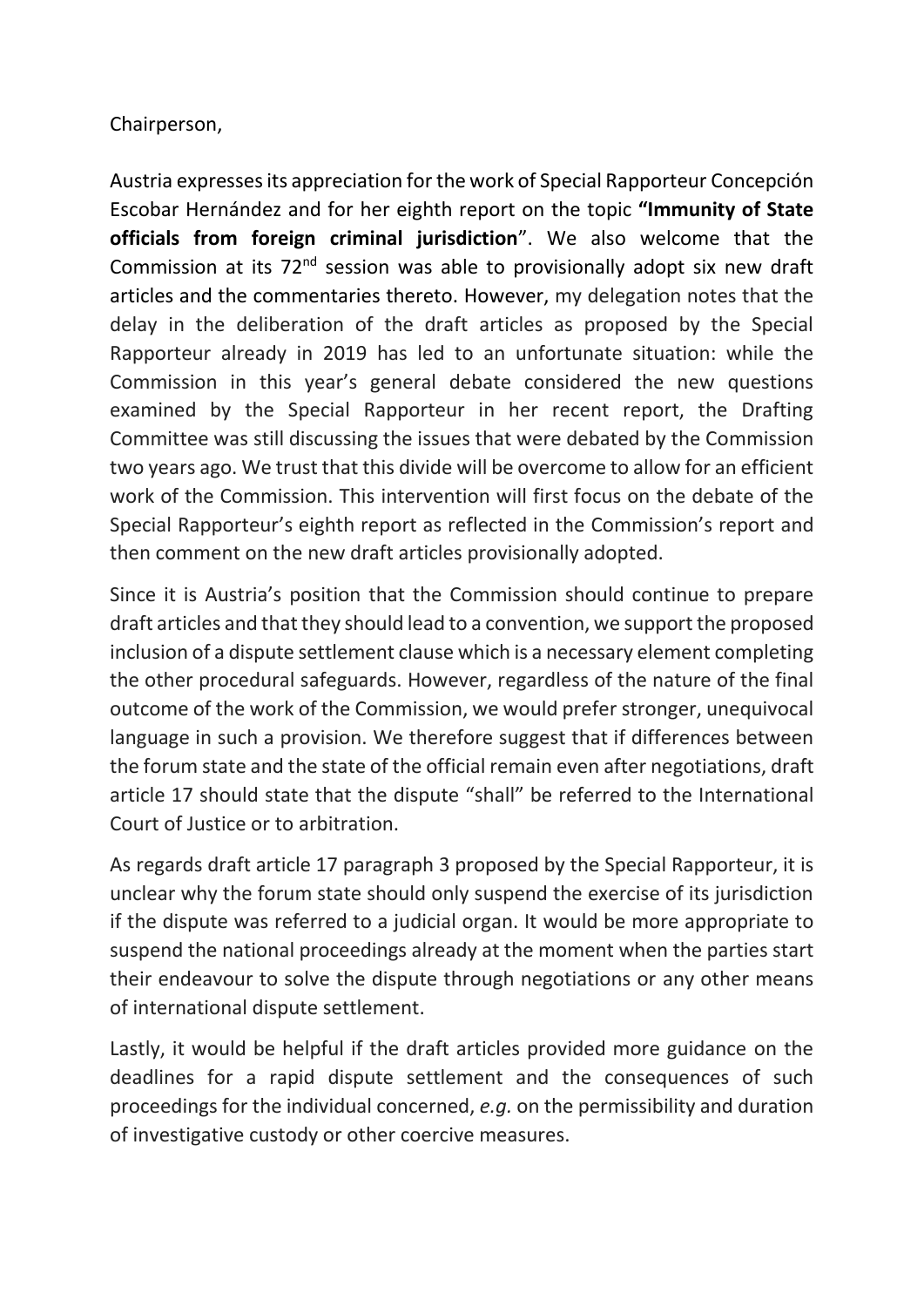Concerning the relationship of the draft articles with international criminal courts and tribunals, we welcome the proposal of the Special Rapporteur to include in draft article 18 a "without prejudice" clause that settles any doubts about the scope of the present draft articles. We concur with the view that the legal regimes governing the functioning of international criminal courts and tribunals are independent, each with its own norms regulating the jurisdiction of the particular court or tribunal, and separate from national criminal jurisdictions. However, we believe that the term "international criminal tribunals" used in draft article 18 as proposed by the Special Rapporteur must be further defined by the Commission. In particular, it must be clarified to what extent this term also encompasses hybrid or internationalised criminal courts and tribunals.

We have seen a proposal in the report of the ILC to reformulate the proposed draft article 18 to state that the present draft articles are without prejudice to the applicability of immunity before international criminal tribunals. We are not in favour of such wording, as the irrelevance of an official capacity before an international court or tribunal should be expressed in terms of a non-existing exemption from jurisdiction and not as immunity, a term reserved for exemption from national jurisdiction.

With regard to the structure of the draft articles, we agree with the conclusion of the Special Rapporteur that the content of the proposed draft article 18 would fit well as a new draft article 1 paragraph 3. [In paragraph 108 of the report, there is an erroneous reference to draft article 3 paragraph 1 instead of draft article 1 paragraph 3.]

#### Chairperson,

Let me now turn to the draft articles provisionally adopted by the Commission this year.

Regarding draft article 8 *ante* as well as draft article 8, we would like to underline once again that issues of immunity from criminal jurisdiction may also arise in the context of administrative acts and proceedings. Therefore, the terms "criminal proceeding" and "criminal jurisdiction" must be understood to encompass also administrative criminal proceedings. In addition, we would like to point out a possible inconsistency concerning the term "criminal proceeding" in these two draft articles.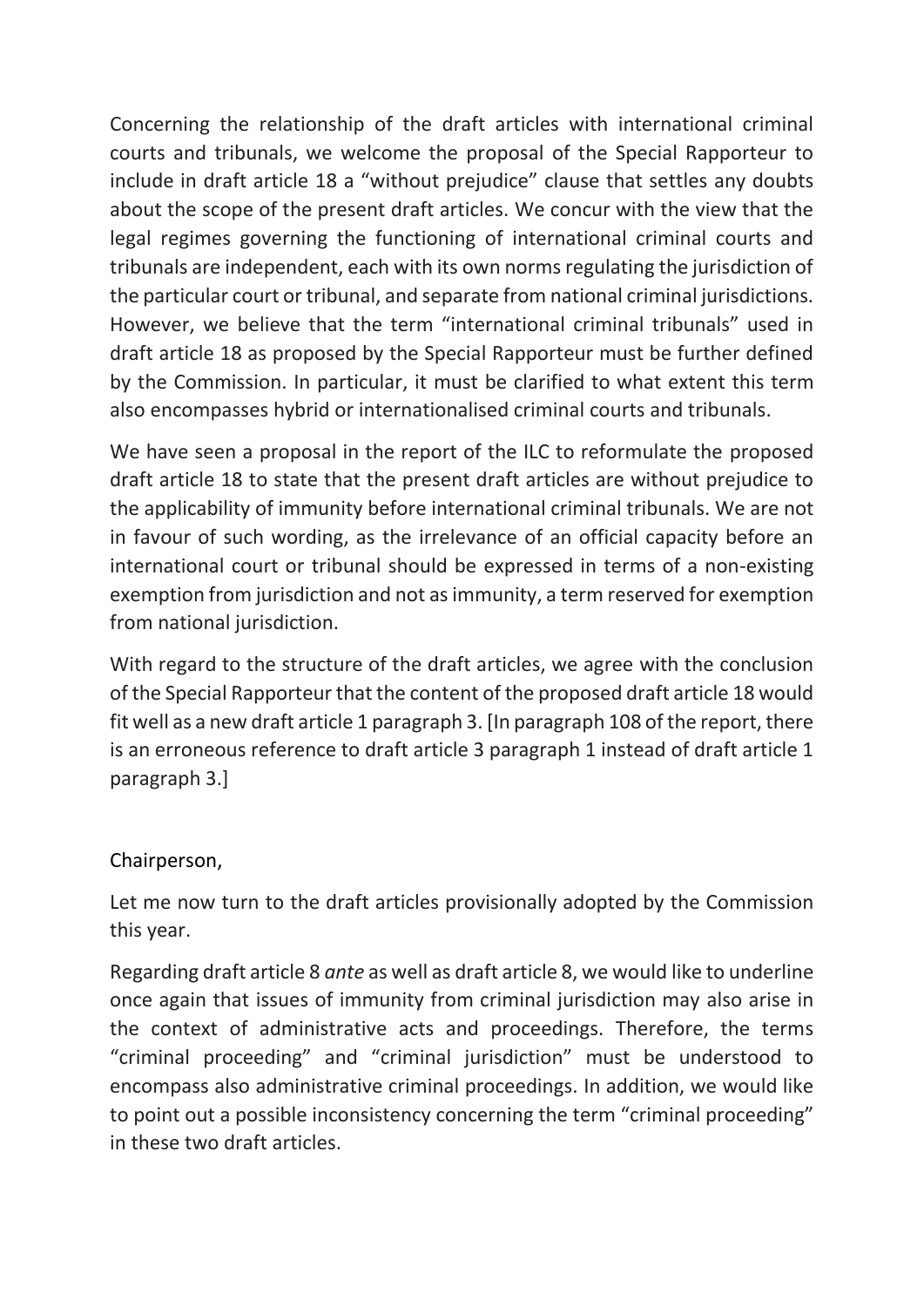The commentary to draft article 8 *ante* states that this term includes "both acts of the executive and acts performed by judges and prosecutors", while the commentary to draft article 8 explains that "'criminal proceedings' refers to the commencement of judicial proceedings brought for the purpose of determining the possible criminal responsibility of an individual". We recommend that the broader understanding of "criminal proceedings", comprising also acts of the executive, should be maintained throughout the whole commentary.

Concerning draft article 9 on "Notification of the State of the official", we agree that the notification must be provided at an early stage. However, there might be circumstances in which a notification, before coercive measures are taken, is not possible or feasible for reasons of the effectiveness of the criminal proceedings. We would prefer to use a wording inspired by Article 42 of the Vienna Convention on Consular Relations, such as:

"When the competent authorities of the forum State initiate criminal proceedings or take coercive measures that may affect an official of another and the State, the State, the State of the State of the State of the State of the State of the State o forum State shall promptly notify the State of the official of that circumstance."

As regards draft article 9 paragraph 3, we welcome that diplomatic channels are now foreseen as the primary means for the communication of the notification. Concerning the structure of draft article 9, we propose to switch paragraphs 2 and 3, since paragraphs 1 and 3 are very much related. Additionally, the second sentence of paragraph 1 could be deleted in light of paragraph 3.

With regard to draft article 10 on "Invocation of immunity", we welcome that the Commission took note of comments by states that the invocation of immunity is a matter of discretion for the state of the official, and that the Commission left the questions of the competent authority for the invocation and the waiving of immunity to the domestic law of the state concerned.

With regard to draft article 11 on "Waiver of immunity", we note that the Commission did not find it necessary to include criteria for the content of such a waiver. The commentary to draft article 11 states in its paragraph 11 that "the content of the waiver should be clear enough to enable the State before whose authorities it is submitted to identify the scope of the waiver without ambiguity". In our opinion, a normative determination to that effect should be included in the text of the draft article.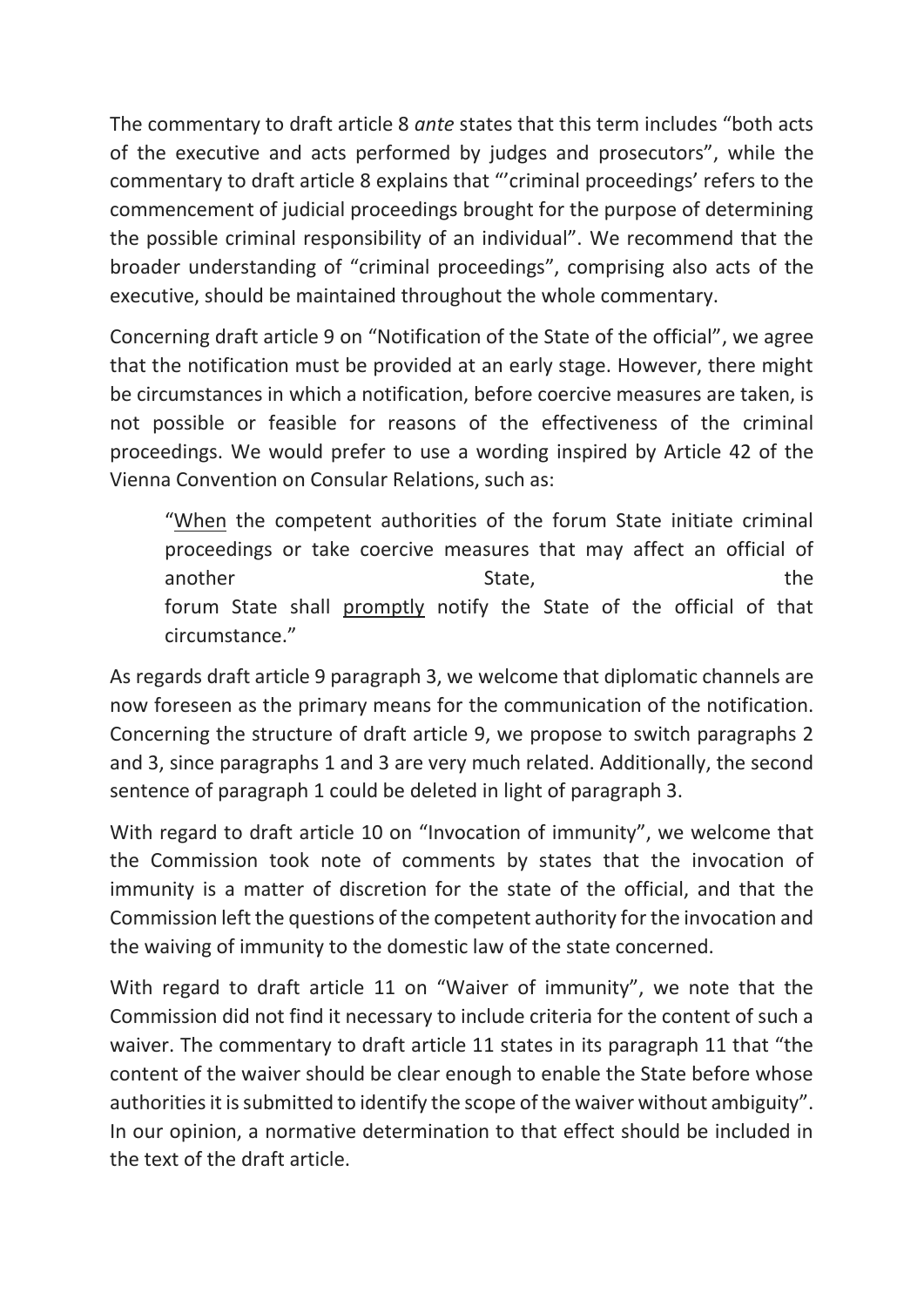Finally, on draft article 12 on "Requests for information", we would suggest to add, in paragraph 5, a temporal condition in view of the urgency and sensitivity of the matter. Thus, paragraph 5 could read:

"The requested State shall consider any request for information promptly and in good faith."

## Chairperson,

Let me now move to the topic of "**Sea-level rise in relation to international law**". Austria congratulates the Commission on starting its considerations regarding this topic in the framework of a Study Group created in 2019. We take note of the fact that the first issues paper presented by members of the Study Group already in 2020 has led to a rather controversial discussion during the last session of the Commission. Austria shares the concern that papers and outcomes of Study Groups, just like reports of Special Rapporteurs, may be mistaken as a result of the work of the Commission as a whole, and while this may indeed be "a recurring problem", as stated in paragraph 265 of the report, Austria hopes that the Commission and in particular the Study Group will take measures to prevent such confusion in the future.

Austria acknowledges that there is a considerable overlap with the work of the International Law Association on the topic of sea-level rise. While we equally acknowledge that the Commission may have its own distinctive approach, we continue to have doubts about the usefulness of discussing topics closely resembling those that have already been dealt with either in the International Law Association or the Institut de droit international.

With regard to the specific problems addressed in the first issues paper of the Study Group, Austria considers that a more encompassing, in-depth analysis on the core question whether baselines are to be regarded as ambulatory or permanent should indeed be conducted; the same is true in regard to the effect of sea-level rise on the extension of the exclusive economic zone and the continental shelf. Austria would also welcome further study in regard to the applicability of Article 62 of the Vienna Convention on the Law of Treaties to the phenomenon of sea-level rise.

As far as the future work of the Study Group is concerned, Austria would seek clarification about the overall aim and purpose of the output of the Study Group, in particular, whether it intends to merely study the *lex lata*, or whether and, if so, to what extent it aims at proposing changes to the existing legal framework.